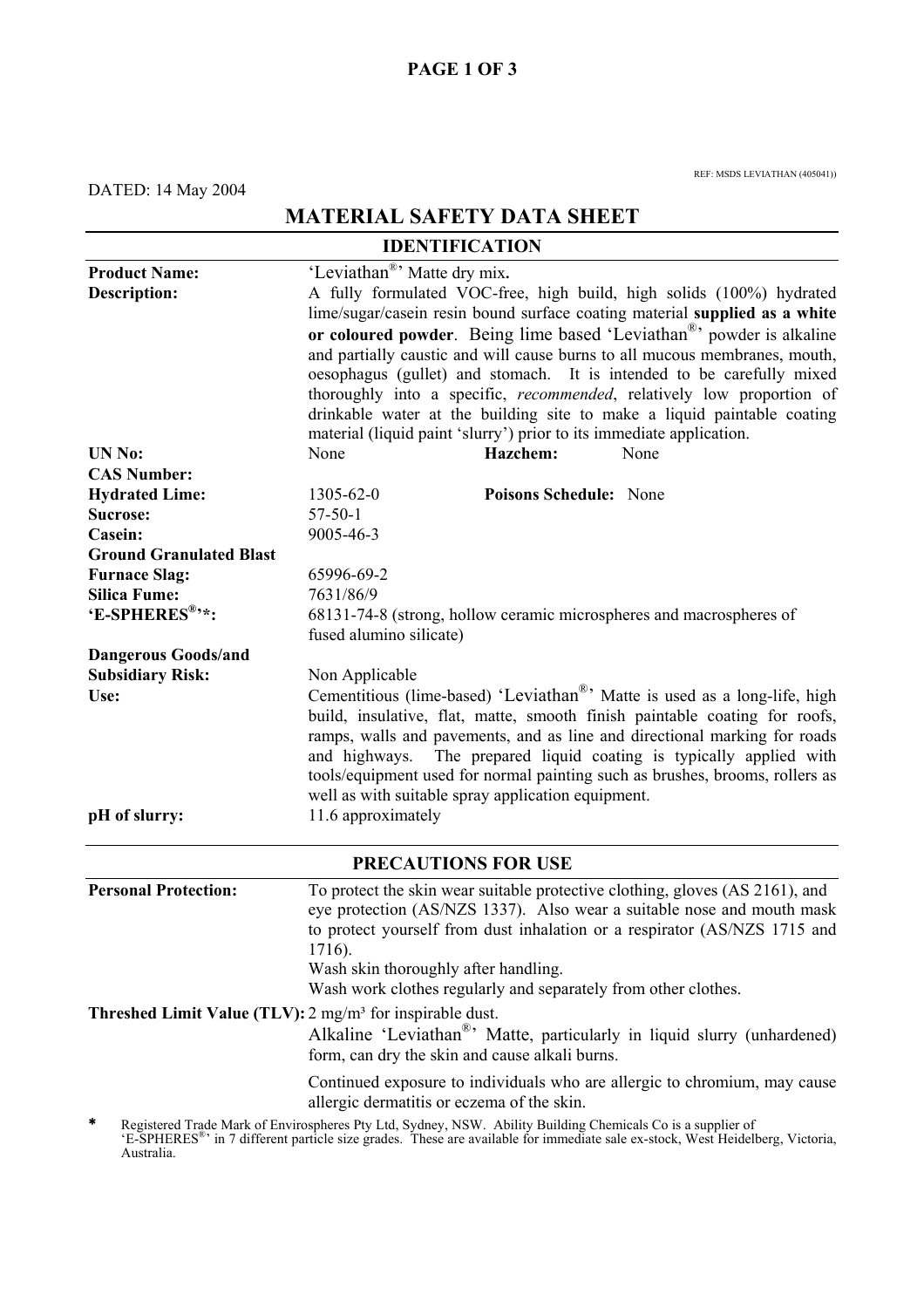### **PAGE 2 OF 3**

| PRECAUTIONS FOR USE<br>(Continued): |                                                                                                                                                                                                                                                                                                                                                                                                           |  |
|-------------------------------------|-----------------------------------------------------------------------------------------------------------------------------------------------------------------------------------------------------------------------------------------------------------------------------------------------------------------------------------------------------------------------------------------------------------|--|
| <b>Ventilation:</b>                 | Where practical, suitable means of dust collection/suppression should be<br>applied as necessary to maintain acceptable air borne dust levels.<br>Persons with a history or respiratory illness or reduced pulmonary<br>function should avoid work places with high dust levels.                                                                                                                          |  |
| <b>Flammability:</b>                | The product is non-combustible.                                                                                                                                                                                                                                                                                                                                                                           |  |
|                                     | Do not use this fine powder product in confined areas with limited air space.<br>Avoid the possibility of fire caused by fine dust near naked flames, static<br>electricity, electrical sparks or in an explosive atmosphere – especially where<br>gas may be leaking.                                                                                                                                    |  |
| <b>SAFE HANDLING INFORMATION</b>    |                                                                                                                                                                                                                                                                                                                                                                                                           |  |
| <b>Handling and Storage:</b>        | 'Leviathan <sup>®</sup> 'Matte dry mix should be stored in containers that prevent<br>ingress of moisture as this will cause it to set and harden in storage. The<br>container in which it is supplied is the best form of storage otherwise store in<br>suitable size containers so that each is full without an air space and that has a<br>tight fitting lid.                                          |  |
| <b>Spills and Disposals:</b>        | Spills may be cleaned up carefully by any dry method without producing<br>dust with personal protection clothing worn and safety equipment items<br>being used by clean-up personnel. Collect in containers for disposal as trade<br>waste in accordance with your local authority laws and guidelines.                                                                                                   |  |
|                                     | PHYSICAL DESCRIPTION                                                                                                                                                                                                                                                                                                                                                                                      |  |
| Appearance:                         | 'Leviathan <sup>®</sup> ' Matte is a fine powder. It is manufactured and may be<br>supplied in white or virtually any pastel colour on firm advance order from<br>Ability.                                                                                                                                                                                                                                |  |
| <b>Boiling/Melting Point (°C):</b>  | Some components begin to melt at high temperatures<br>$(>180^{\circ}C)$ .                                                                                                                                                                                                                                                                                                                                 |  |
| <b>Vapour Pressure:</b>             | Not applicable.                                                                                                                                                                                                                                                                                                                                                                                           |  |
| <b>Specific Gravity:</b>            | $1.5 - 1.7$                                                                                                                                                                                                                                                                                                                                                                                               |  |
| <b>Flash point:</b>                 | Not applicable.                                                                                                                                                                                                                                                                                                                                                                                           |  |
| <b>Flammability Limits:</b>         | Not applicable.                                                                                                                                                                                                                                                                                                                                                                                           |  |
| <b>Other Properties:</b>            | Not explosive. Virtually no odour. Faint sweet smell. The material is<br>hydraulic – it sets and hardens on mixing with and under water. Partially<br>soluble in water.                                                                                                                                                                                                                                   |  |
|                                     | <b>HEALTH HAZARD INFORMATION</b>                                                                                                                                                                                                                                                                                                                                                                          |  |
| Swallowed:                          | Corrosive (caustic) action. Gastric ulcers may occur.                                                                                                                                                                                                                                                                                                                                                     |  |
| Eye:                                | Short-term exposure, irritating. Long-term exposure, irritating and mildly<br>corrosive. It may cause inflammation of the cornea.                                                                                                                                                                                                                                                                         |  |
| Skin:                               | Short-term exposure: irritating. Long-term exposure: Both the 'Leviathan <sup>®</sup> '<br>Matte powder, and when it is mixed into water to produce the liquid coating<br>slurry material, is caustic and can dry the skin. There are also trace amounts<br>of water-soluble hexavalent chromium present in the lime (0-20 ppm)<br>component and in some individuals, this may cause allergic dermatitis. |  |